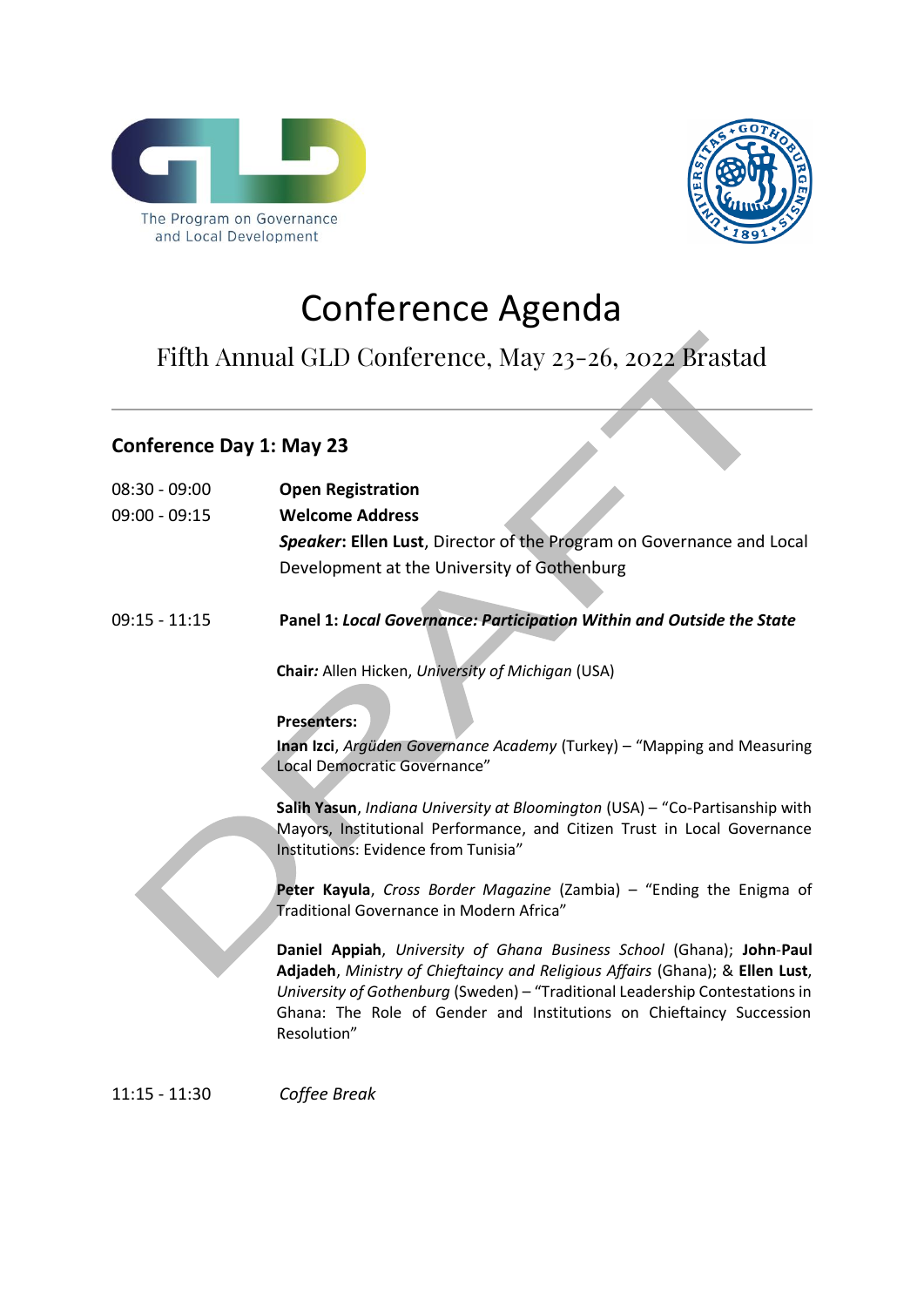#### 11:30 - 13:30 **Panel 2:** *Giving Votes: Citizens and Elections*

**Chair***:* Meredith Weiss, *University at Albany* (USA)

**Presenters:**

**Jeremy Horowitz**, *Dartmouth College* (USA) & **Hangala Siachiwena**, *University of Cape Town* (South Africa) – "Voting Attitudes among Urban and Rural Co-Ethnics in Zambia"

**Andy Harris**, *New York University Abu Dhabi* (UAE) & **Rabia Malik**, *University of Essex* (UK) – "A Booth of One's Own: Gender and Turnout in Pakistan"

**Prisca Jöst**, *University of Konstanz* (Germany) & **Ellen Lust** *University of Gothenburg* (Sweden) – "Authority and Mobilization: The Role of Leader Influence, Centrality and Domain Congruence on Campaign Participation in Zambia."

**Karen E. Ferree**, University of California, San Diego (USA) & **Patricia Funjika**, University of Zambia (Zambia) – "Does Higher Education Erode Ethnic Voting? Evidence from Kenya, Malawi, and Zambia"

- 13:30 14:45 **Lunch**
- 14:45 15:45 **Policy Discussion Session 1:** *Regarding Issues from Panels 1 & 2*

#### **Moderator: TBD**

**Discussants:** Ahmed Morsy, SIPRI (Sweden) Joseph Asunka, Afrobarometer (Ghana)

15:45 - 16:45 **Mingle for GLD Fellows** 15:45 - 19:30 **Free time** *(Spa time 17:00 – 19:00)*

19:30 **Dinner**

#### **Conference Day 2: May 24**

09:00 – 10:30 **Panel 3:** *A Helping Hand? The Role of Citizen Participation in Development* **Chair***:* Thabit Jacob, *University of Gothenburg* (Sweden) **Presenters***:*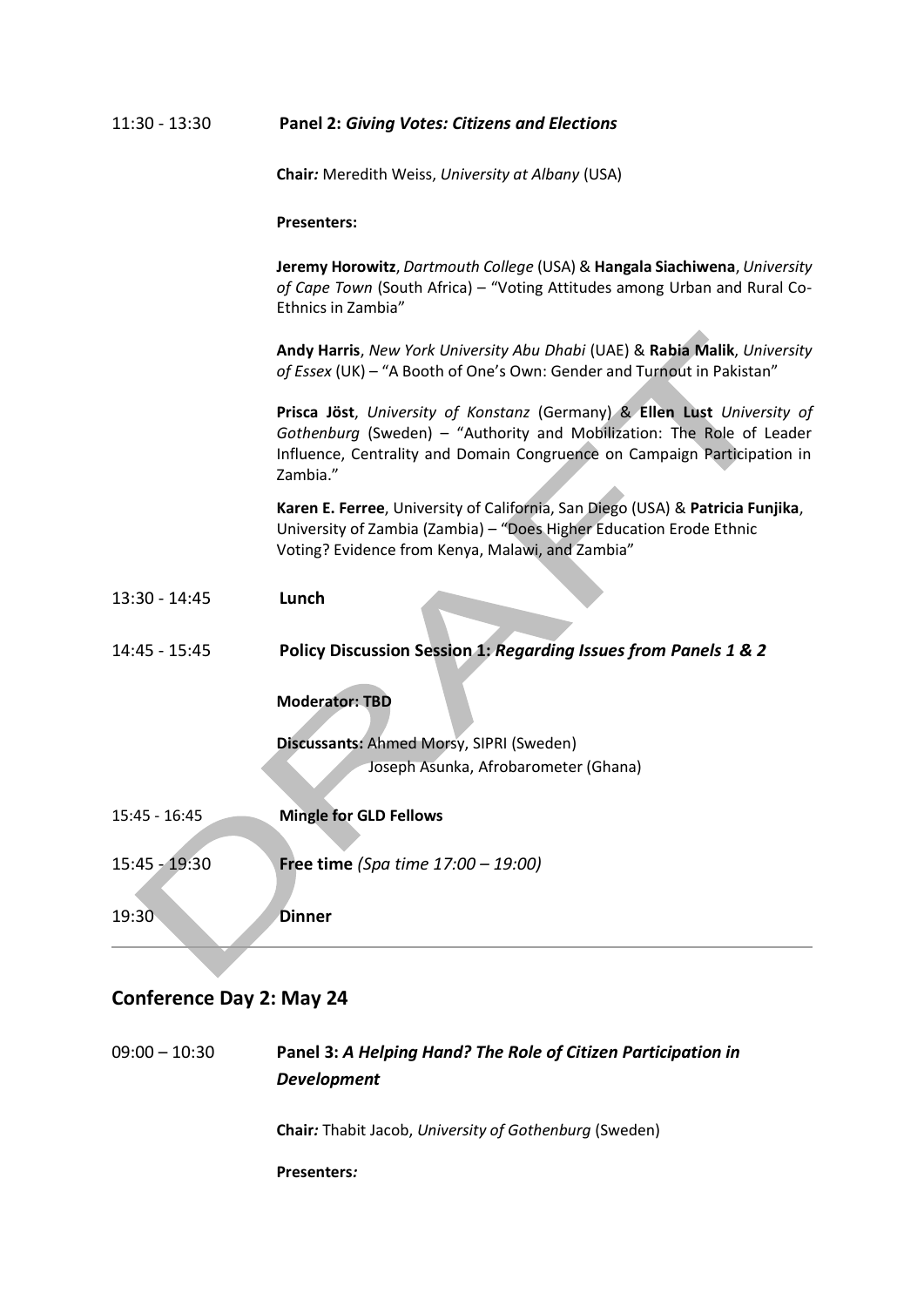**Rehab Sakr,** *Cairo University* (Egypt) – "Decentralization of Development: Successful Experiences in Participatory Rural Development – A Case Study of an Egyptian Village"

**Helene Ahlborg**, *Chalmers* (Sweden); **Frida Boräng**, *University of Gothenburg* (Sweden); & **Marcia Grimes**, *University of Gothenburg* (Sweden) – "State Predictability and Local Public Goods Provision"

**Eitan Paul**, *University of Michigan* (USA) – "Raising Representation? Gendered Dynamics of Village Budgeting Reforms in Indonesia"

10:30 – 10:45 *Coffee Break*

#### 10:45 – 12:45 **Panel 4:** *From Global to Local*

**Chair***:* Jeffrey Paller, *University of Gothenburg* (Sweden)

#### **Presenters:**

**Christopher Gore**, *Ryerson University* (Canada) – "Urban Policy Diffusion in Africa: Explaining Convergence and Divergence in Cities"

**Adam Harris**, University College London (UK) & **Eliphaz Kuseni**, Multiconsult-Partners (Malawi) – "Local Development Committees and Promoting Development in Malawi"

**Sebastian van Baalen**, *Uppsala University* (Sweden) & **Niels Terpstra**, *Radboud University* (Netherlands) – "Behind Enemy Lines: State-Insurgent Cooperation on Rebel Governance in Côte d'Ivoire and Sri Lanka"

**Veeshan Rayamajhee**, *North Dakota State University* (USA), **Jennifer Murtazashvili**, *University of Pittsburgh* (USA) – "Why Do Revolutions Fail? Institutional Change and Economic Stagnation in Nepal"

| $12:45 - 13:45$ | Lunch                                                                                                          |
|-----------------|----------------------------------------------------------------------------------------------------------------|
| $13:45 - 15:00$ | <b>Policy Discussion 2: General Discussion of Issues from Panels 3-4</b>                                       |
|                 | <b>Moderator: TBD</b>                                                                                          |
|                 | Discussants: Kimuli Kasara, Columbia University (USA)<br>Boniface Dulani, University of Malawi & IPOR (Malawi) |
| $15:00 - 15:15$ | Coffee Break                                                                                                   |
| $15:15 - 16:15$ | Mingle for SRL participants (others are welcome too)                                                           |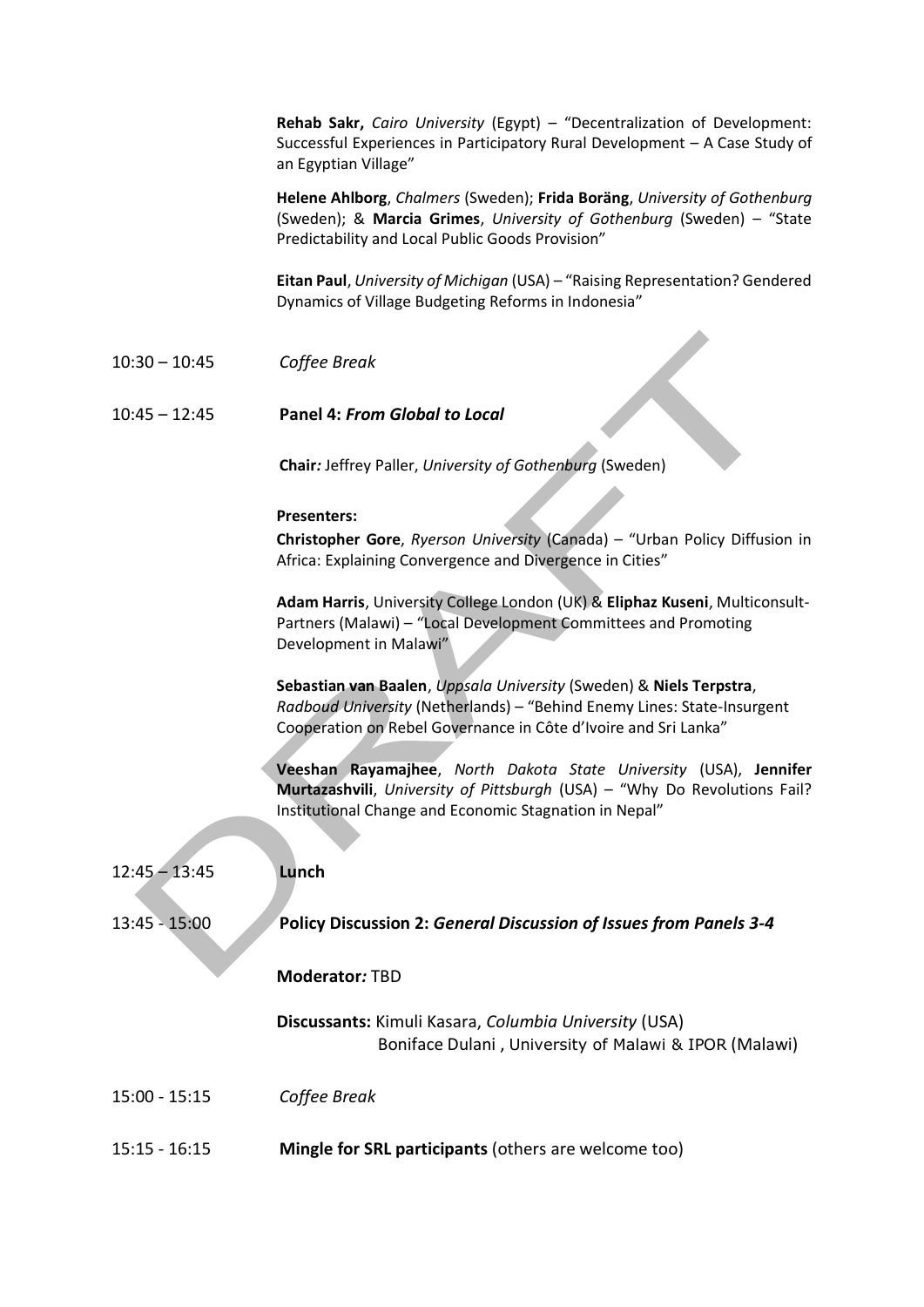#### 15:15 - 19:30 **Free Time** *(Spa time 17:00 – 19:00)*

19:30 **Dinner** 

#### **Conference Day 3: May 25**

09:00 – 11:00 **Panel 5:** *The Different Faces of Extraction: Labor, Taxation, and Other Resources*

**Chair***:* Connor Jerzak, *University of Gothenburg* (Sweden)

#### **Presenters:**

**Christopher Carter**, *University of California, Berkeley* (USA) – "Extraction, Assimilation, and Accommodation: The Historical Foundations of Indigenous-State Relations in Latin America"

**Cecilia Ahsan Jansson**, *University of Gothenburg* (Sweden); **Ellen Lust**, *University of Gothenburg* (Sweden); & **Alex Oguso**, Kenya Revenue Authority (Kenya) – "Enhancing Tax Morale for Improved Domestic Resource Mobilisation in Sub-Saharan Africa: Evidence from a Cross-Country Survey"

**Nsama Chikwanka**, *Publish What You Pay* (Zambia) – "State-Owned Enterprises and Citizen Accountability"

**Alex Oguso**, Kenya Revenue Authority (Kenya) – "Enhancing Tax Morale for Improved Domestic Resource Mobilization in Sub-Saharan Africa: Evidence from a Cross-Country Survey"

#### 11:00 - 11:15 *Coffee Break*

11:15 – 13:15 **Panel 6**: *Taking without Consent: Corruption and Its Implications*

*Chair:* Marwa Shalaby, *University of Wisconsin-Madison* (USA)

#### **Presenters:**

**Amanda Robinson**, *Ohio State University* (USA) & **Gowokani Chijere Chirwa**, *Chancellor College, University of Malawi* (Malawi) – "Do Perceptions Regarding Self-Expression Influence Voting in Malawi?"

**John Maara**, *University of Nairobi* (Kenya) & **Barry Maydom**, *Birkbeck University* (UK) "The Impact of Corruption on Migration: Greasing the Wheel?"

**Laura Keen**, *Results for Development Institute* (USA); **Erin K. Fletcher**, *Results for Development Institute* (USA); **Praneetha Vissapragada**, *University of Michigan* (USA) & '**Yemi Adamolekun**, *Enough is Enough Nigeria* (Nigeria) –